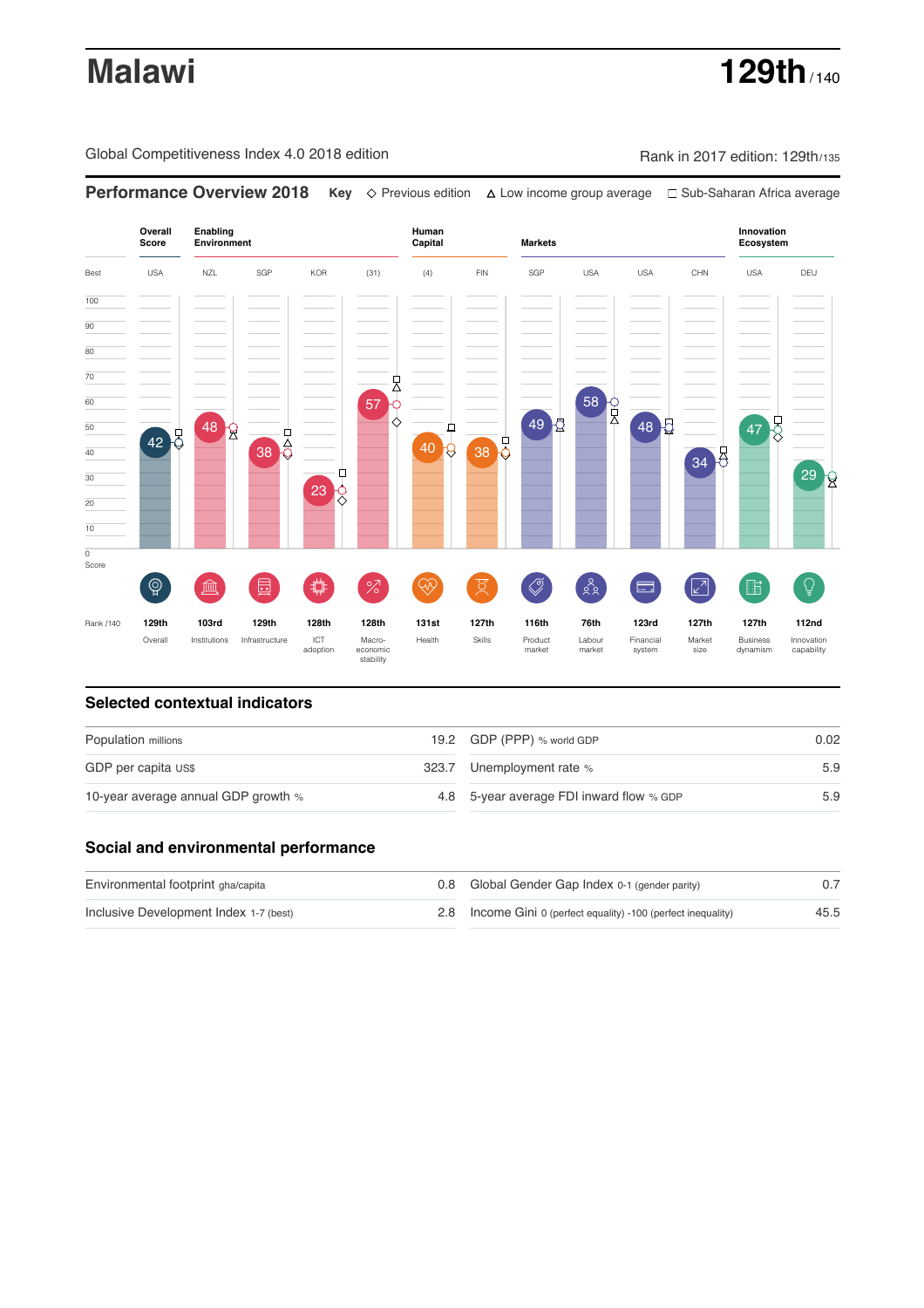# **Malawi 129th**/140

| <b>Index Component</b>                                                                                  | Value                    | Score *            | Rank/140   | <b>Best Performer</b>                |
|---------------------------------------------------------------------------------------------------------|--------------------------|--------------------|------------|--------------------------------------|
| 寙                                                                                                       |                          | 48.0 ↑             | 103        | <b>New Zealand</b>                   |
| Pillar 1: Institutions 0-100 (best)                                                                     | 4.9                      | 65.0 ↑             | 66         | Finland                              |
| 1.01 Organized crime 1-7 (best)<br>1.02 Homicide rate /100,000 pop.                                     | 1.7                      | $95.8 =$           | 56         | Multiple (9)                         |
| 1.03 Terrorism incidence 0 (very high) -100 (no incidence)                                              | 100.0                    | 100.0 $\downarrow$ | 41         | Multiple (24)                        |
| 1.04 Reliability of police services 1-7 (best)                                                          | 3.8                      | 47.4 ተ             | 95         | Finland                              |
| 1.05 Social capital 0-100 (high)                                                                        | 46.9                     | 46.9 ↑             | 98         | Australia                            |
| 1.06 Budget transparency 0-100 (best)                                                                   | 46.2                     | $46.2 =$           | 90         | Multiple (2)                         |
| 1.07 Judicial independence 1-7 (best)                                                                   | 3.9                      | 48.1 ↓             | 67         | Finland                              |
| 1.08 Efficiency of legal framework in challenging regulations 1-7 (best)                                | 3.0                      | 33.0 $\sqrt{ }$    | 86         | Finland                              |
| 1.09 Freedom of the press 0-100 (worst)                                                                 | 27.4                     | 72.6 个             | 51         | Norway                               |
| 1.10 Burden of government regulation 1-7 (best)                                                         | 3.7                      | 44.4 1             | 51         | Singapore                            |
| 1.11 Efficiency of legal framework in settling disputes 1-7 (best)                                      | 3.4                      | 39.2 ↑             | 85         | Singapore                            |
| 1.12 E-Participation Index 0-1 (best)                                                                   | 0.20                     | 20.2 ↓             | 128        | Multiple (3)                         |
| 1.13 Future orientation of government 1-7 (best)                                                        | 3.2                      | 35.9 个             | 107        | Singapore                            |
| 1.14 Incidence of corruption 0-100 (best)                                                               | 31.0                     | $31.0 =$           | 102        | New Zealand                          |
| 1.15 Property rights 1-7 (best)                                                                         | 4.2                      | 52.7 ↑             | 79         | Finland                              |
| 1.16 Intellectual property protection 1-7 (best)                                                        | 3.4                      | 40.5 ↑             | 108        | Finland                              |
| 1.17 Quality of land administration 0-30 (best)                                                         | 10.5                     | $35.0 =$           | 99         | Singapore                            |
| 1.18 Strength of auditing and reporting standards 1-7 (best)                                            | 4.4                      | 56.5 ↑             | 84         | Finland                              |
| 1.19 Conflict of interest regulation 0-10 (best)                                                        | 6.0                      | $60.0 =$           | 54         | Multiple (2)                         |
| 1.20 Shareholder governance 0-10 (best)                                                                 | 4.3                      | $43.0 =$           | 100        | Kazakhstan                           |
| 囩<br>Pillar 2: Infrastructure 0-100 (best)                                                              | ÷,                       | 37.8 个             | 129        | Singapore                            |
| 2.01 Road connectivity index 0-100 (best)                                                               | 65.0                     | $65.0 =$           | 70         | <b>United States</b>                 |
| 2.02 Quality of roads 1-7 (best)                                                                        | 2.9                      | $31.1 +$           | 115        | Singapore                            |
| 2.03 Railroad density km of roads/square km                                                             | 6.7                      | $16.8 =$           | 60         | Multiple (20)                        |
| 2.04 Efficiency of train services 1-7 (best)                                                            | 2.1                      | 19.0 ↑             | 110        | Switzerland                          |
| 2.05 Airport connectivity score                                                                         | 883.0                    | 12.8 $\sqrt{ }$    | 131        | Multiple (8)                         |
| 2.06 Efficiency of air transport services 1-7 (best)                                                    | 3.4                      | 39.4 个             | 117        | Singapore                            |
| 2.07 Liner Shipping Connectivity Index 0-157.1 (best)                                                   | n/a                      | n/a                | n/a        | Multiple (4)                         |
| 2.08 Efficiency of seaport services 1-7 (best)                                                          | 2.2                      | 20.0 ↓             | 131        | Singapore                            |
| 2.09 Electrification rate % pop.                                                                        | 11.3                     | 11.3 $\sqrt{ }$    | 137        | Multiple (66)                        |
| 2.10 Electric power transmission and distribution losses % output                                       | n/a                      | 77.9 ↓             | n/a        | Multiple (9)                         |
| 2.11 Exposure to unsafe drinking water % pop.                                                           | 40.3                     | 60.9 $\uparrow$    | 122        | Multiple (23)                        |
| 2.12 Reliability of water supply 1-7 (best)                                                             | 2.8                      | 29.8 ተ             | 121        | Switzerland                          |
| Pillar 3: ICT adoption 0-100 (best)                                                                     |                          | 23.0 ↑             | 128        | Korea, Rep.                          |
| 3.01 Mobile-cellular telephone subscriptions /100 pop.                                                  | 41.7                     | 34.8 个             | 138        | Multiple (68)                        |
| 3.02 Mobile-broadband subscriptions /100 pop.                                                           | 25.5                     | n/a                | 118        | <b>United Arab Emirates</b>          |
| 3.03 Fixed-broadband Internet subscriptions /100 pop.                                                   | 0.0                      | $0.1$ ↑            | 135        | Switzerland                          |
| 3.04 Fibre Internet subscriptions /100 pop.                                                             | 0.0                      | n/a                | 112        | Korea, Rep.                          |
| 3.05 Internet users % pop.                                                                              | 11.5                     | 11.5 $\uparrow$    | 134        | Iceland                              |
| ℅<br>Pillar 4: Macroeconomic stability 0-100 (best)                                                     | $\overline{\phantom{a}}$ | 57.5 ↑             | 128        | Multiple (31)                        |
| 4.01 Inflation annual % change                                                                          | 16.6                     | 64.9 ↑             | 134        | Multiple (74)                        |
| 4.02 Debt dynamics 0-100 (best)                                                                         | 50.0                     | $50.0 =$           | 64         | Multiple (36)                        |
| Qv<br>Pillar 5: Health 0-100 (best)                                                                     | ÷                        | 39.7 ↑             | 131        | Multiple (4)                         |
| 5.01 Healthy life expectancy years                                                                      | 52.7                     | 39.7 ↑             | 130        | Multiple (4)                         |
|                                                                                                         |                          |                    |            |                                      |
| 섯<br>Pillar 6: Skills 0-100 (best)                                                                      | $\overline{\phantom{0}}$ | 38.1 ↑             | 127        | Finland                              |
| 6.01 Mean years of schooling Years                                                                      | 5.7                      | $38.0 =$           | 116        | Finland                              |
| 6.02 Extent of staff training 1-7 (best)                                                                | 3.6                      | 43.7 ↓             | 98         | Switzerland                          |
| 6.03 Quality of vocational training 1-7 (best)                                                          | 3.4                      | 40.1 ተ             | 120        | Switzerland                          |
| 6.04 Skillset of graduates 1-7 (best)                                                                   | 3.4                      | 39.6 个             | 125        | Switzerland                          |
| 6.05 Digital skills among population 1-7 (best)                                                         | 3.0                      | 33.7 ↑             | 132        | Sweden                               |
| 6.06 Ease of finding skilled employees 1-7 (best)                                                       | 3.9                      | 47.7 ተ             | 91         | <b>United States</b>                 |
| 6.07 School life expectancy Years                                                                       | 10.4<br>2.9              | $57.8 =$<br>31.5 ↑ | 118        | Multiple (9)<br><b>United States</b> |
| 6.08 Critical thinking in teaching 1-7 (best)<br>6.09 Pupil-to-teacher ratio in primary education Ratio | 69.5                     | 0.0                | 111<br>138 | Multiple (6)                         |